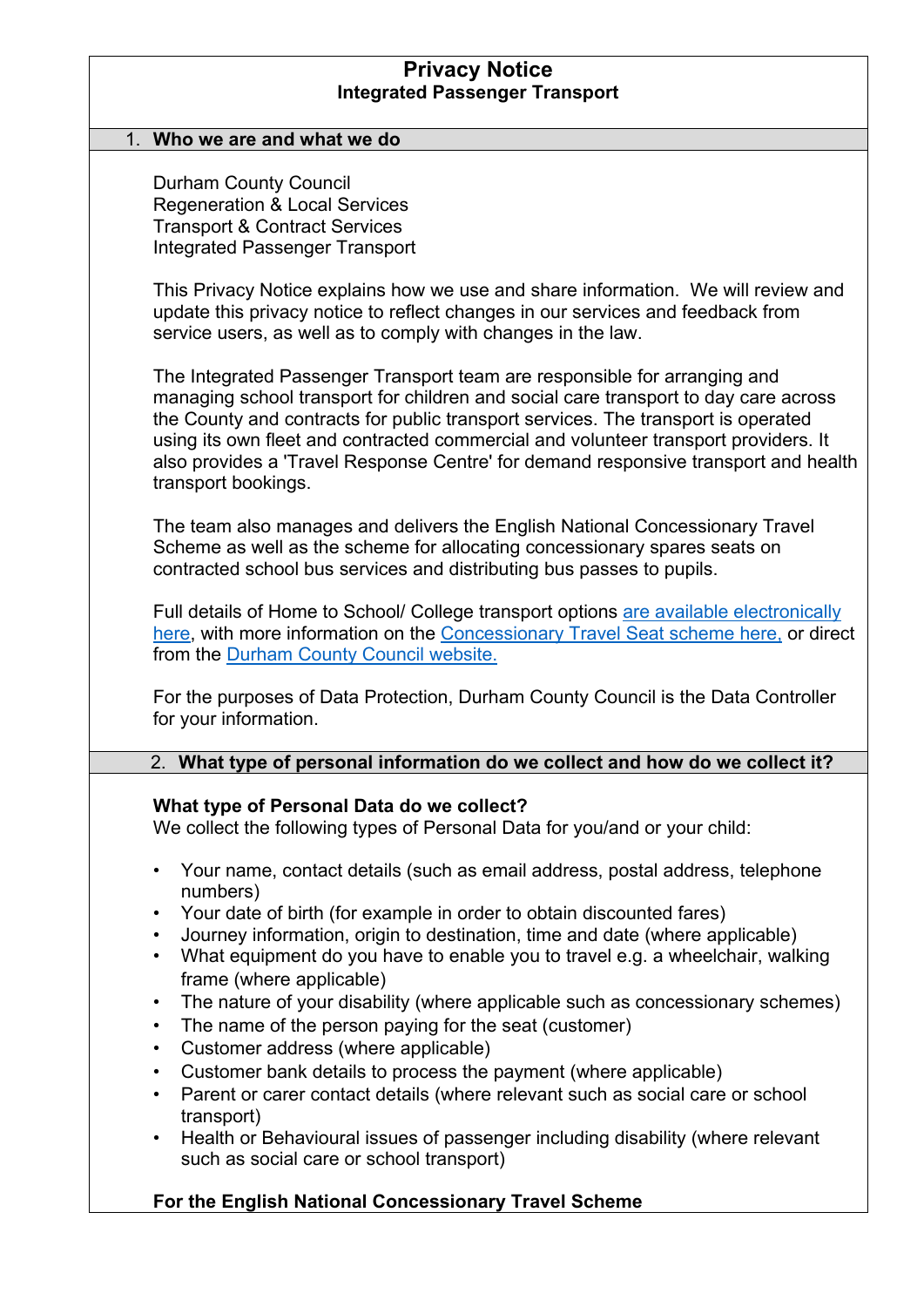|                        | • Your proof of eligibility to the scheme (such documents that prove where you live,<br>age, and disability if applicable)                                                                                                                                                                          |
|------------------------|-----------------------------------------------------------------------------------------------------------------------------------------------------------------------------------------------------------------------------------------------------------------------------------------------------|
|                        | <b>For School Transport</b><br>Any relevant health or behavioural issues of the passenger including disability.                                                                                                                                                                                     |
|                        | How we collect your Personal Data<br>We collect your Personal Data in a number of ways:<br>Forms, Online, Paper<br>Telephone calls<br>Face to Face meetings<br>Website (such as Do-It-online)<br><b>Emails</b><br>Postal                                                                            |
|                        | Questionnaires (such as school transport)                                                                                                                                                                                                                                                           |
|                        | <b>Telephone calls for transport bookings</b><br>Automatic recording of all calls to the designated booking number i.e. 03000 269 999.                                                                                                                                                              |
|                        | 3. What is our power to obtain and use the personal data?                                                                                                                                                                                                                                           |
|                        | <b>Lawful Basis (Article 6)</b><br>a) processing is necessary for the performance of a contract to which the data<br>subject is party or in order to take steps at the request of the data subject prior to<br>entering into a contract; (For example some concessionary transport<br>arrangements) |
|                        | b) processing is necessary for the performance of a task carried out in the public<br>interest or in the exercise of official authority vested in the controller; (for example,<br>school transport, English National Concessionary Travel Scheme)                                                  |
|                        | <b>Special Category Data</b><br>Conditions for processing special category data are known under Article 9.                                                                                                                                                                                          |
|                        | a) the data subject has given explicit consent;<br>b) social care (for example where we get health data relating to Home to School<br>Transport)                                                                                                                                                    |
|                        | 4. What is your personal information used for?                                                                                                                                                                                                                                                      |
|                        | Your personal information is used for the following purpose:                                                                                                                                                                                                                                        |
| $\bullet$              | To provide you with our services, and to develop and improve the services;<br>To ensure that the information we hold about you is kept up-to-date;<br>To protect, manage and administer your account and provide you with bills and<br>statements;                                                  |
| $\bullet$<br>$\bullet$ | To deal with any problems or complaints that arise in relation to your account;<br>For assessment and analysis purposes to help improve the operation of our<br>service;                                                                                                                            |
| $\bullet$<br>$\bullet$ | To prevent, detect and prosecute fraud and other crime;<br>To help investigate any worries or complaints you have about your services;<br>To keep track of spending on services;<br>To check the quality of services; and<br>To help with research and planning of new services.                    |
|                        |                                                                                                                                                                                                                                                                                                     |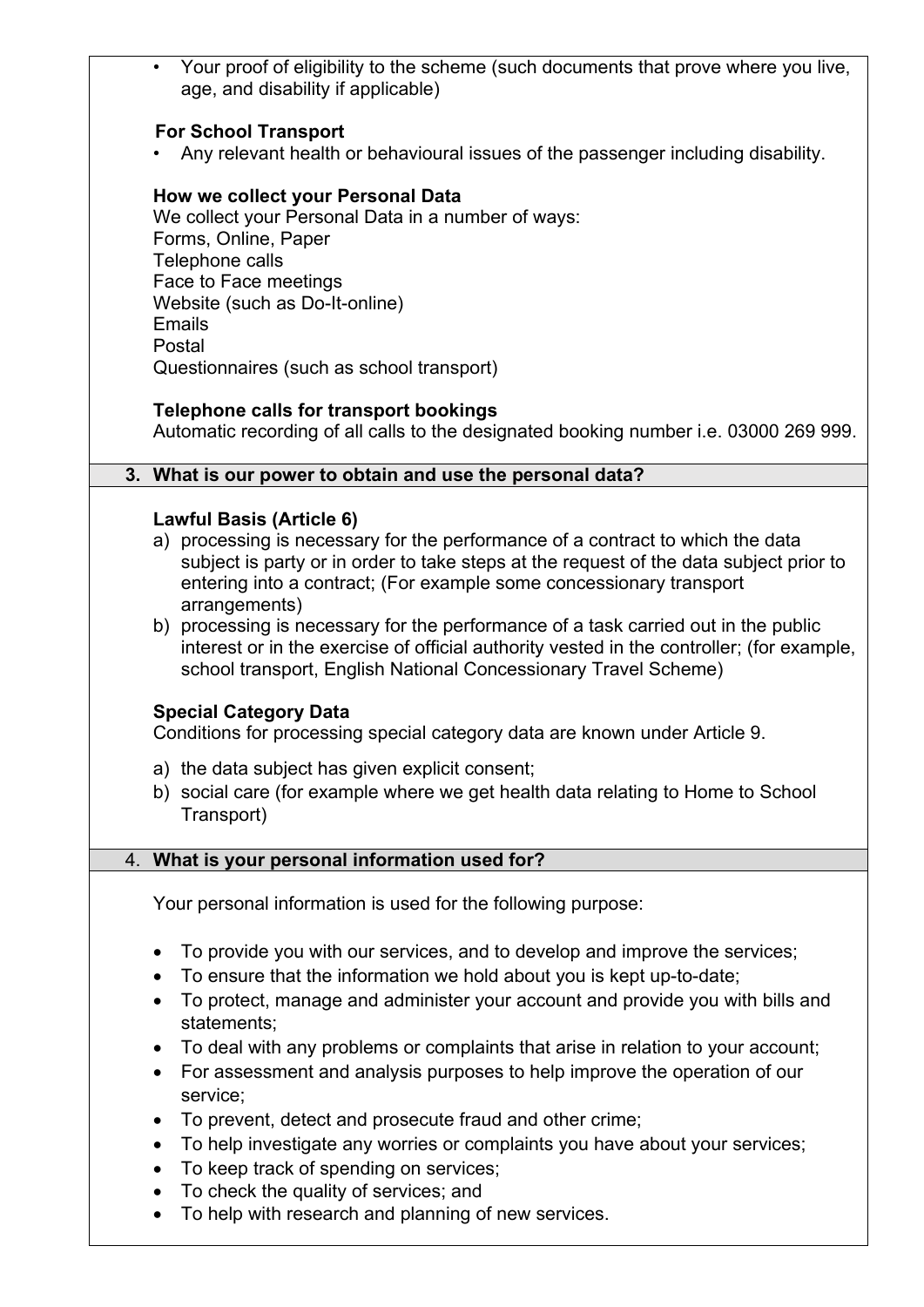| 5. Will your personal information be shared?                                                                                                                                                                         |
|----------------------------------------------------------------------------------------------------------------------------------------------------------------------------------------------------------------------|
| We occasionally share personal information with schools as part of the school<br>transport scheme, as required to deliver the service. This applies only to those who<br>are participating in that specific service. |
| Your information will not be shared with other organisations unless there is a legal<br>basis for doing so e.g. for the Prevention or detection of crime.                                                            |
| 6. How do we keep your personal information secure?                                                                                                                                                                  |
| The security of your personal information is important to us. This is why we follow a<br>range of security policies and procedures to control and safeguard access to and use<br>of your personal information.       |
| Examples of our security include:                                                                                                                                                                                    |
| Data is held on secure council network so that it cannot be read without special<br>knowledge (such as a password).                                                                                                  |
| Anonymised, meaning that where practicable we remove personal data and use<br>statistics only for reporting activities.                                                                                              |
| Controlling access to systems and networks allows us to stop people who are not<br>$\bullet$<br>allowed to view your personal information from getting access to it                                                  |
| Mandatory training for our staff allows us to make them aware of how to handle<br>$\bullet$<br>information and how and when to report when something goes wrong                                                      |
| 7. How long will we keep your personal information?                                                                                                                                                                  |
| After we deliver a service to you, we have to keep your information as a business<br>record of what was delivered. The retention periods for these service are as follows;                                           |
| For the English National Concessionary Travel Scheme<br>We keep paper applications for the current month and previous month, after which<br>they are destroyed in confidential waste.                                |
| <b>For School and Social Care Transport</b><br>Paper records are destroyed in confidential waste 6 years after the expiry of the<br>relevant transport contract.                                                     |
| For Concessionary Spare seats on school transport<br>Paper records kept for the current and previous academic year, then destroyed in<br>confidential waste.                                                         |
| For Demand Responsive Transport passenger bookings<br>Paper records are destroyed in confidential waste on a weekly basis.                                                                                           |
| Telephone calls recordings for transport bookings<br>Calls are automatically deleted after 6 months unless an issue has been raised.                                                                                 |
| The type of service you receive will determine how long we have to keep your<br>information. Our corporate retention guidelines show how long we keep information<br>for different services.                         |
| 8. Is your personal information processed outside European Union (EU)?                                                                                                                                               |